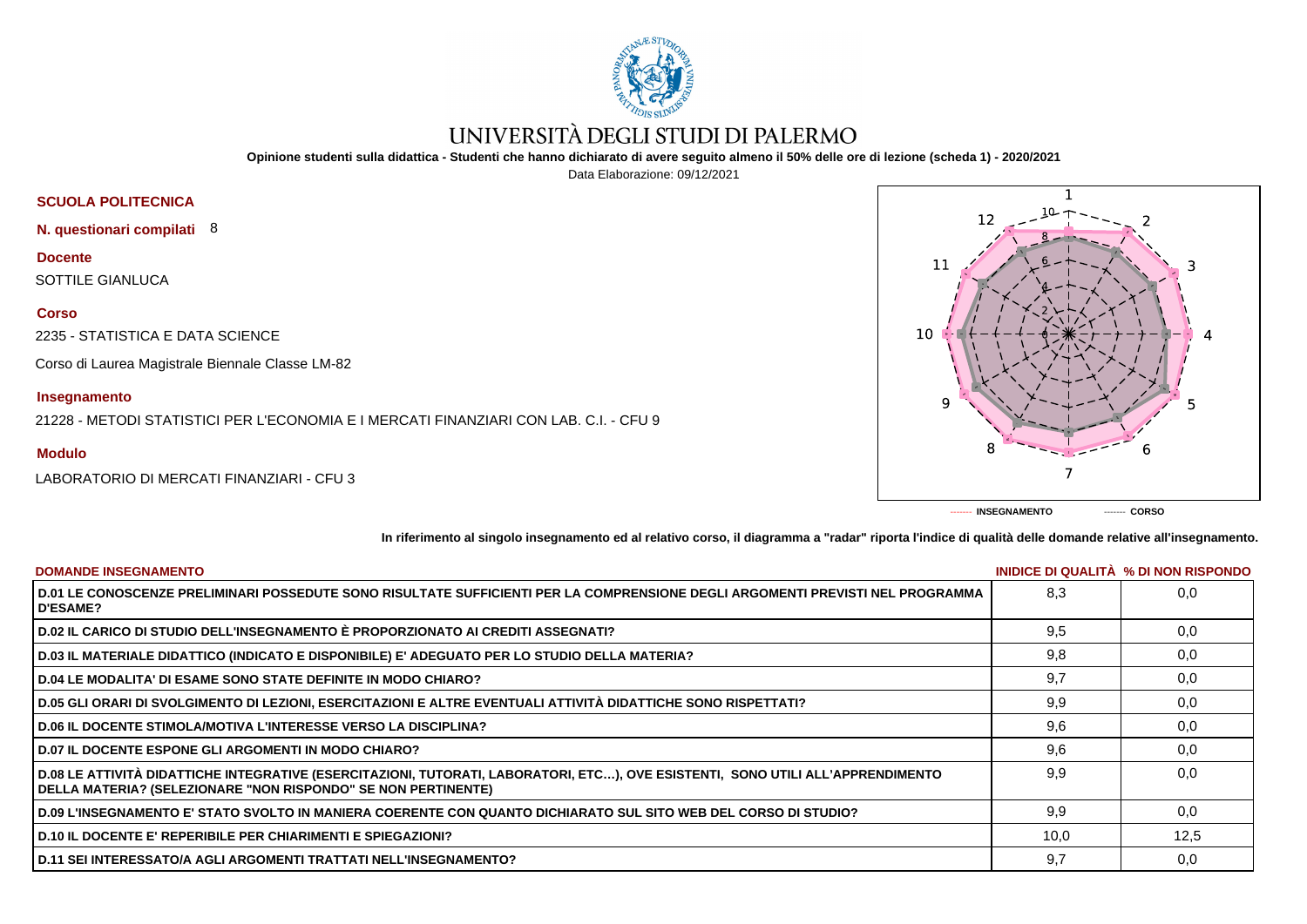**DOMANDE INSEGNAMENTO INIDICE DI QUALITÀ % DI NON RISPONDO**

**D.12 SEI COMPLESSIVAMENTE SODDISFATTO DI COME E' STATO SVOLTO QUESTO INSEGNAMENTO, ANCHE NEL CASO IN CUI QUESTO SIA STATO FRUITO CON MODALITA' A DISTANZA?**

#### **INFO STUDENTE E SUGGERIMENTI**

|                                                                                                                                                             | 1° IN CORSO                                 |                                   | 2° IN CORSO                                | 3° IN CORSO                                                                                                       |                             | 4° IN CORSO         |                                                                                  | 5° IN CORSO                                               |                  | 6° IN CORSO                                                                                                                                                                                    |                                           | <b>FUORI CORSO</b>  |  |
|-------------------------------------------------------------------------------------------------------------------------------------------------------------|---------------------------------------------|-----------------------------------|--------------------------------------------|-------------------------------------------------------------------------------------------------------------------|-----------------------------|---------------------|----------------------------------------------------------------------------------|-----------------------------------------------------------|------------------|------------------------------------------------------------------------------------------------------------------------------------------------------------------------------------------------|-------------------------------------------|---------------------|--|
| <b>D.02 ANNO DI CORSO</b>                                                                                                                                   | 87,5                                        |                                   | 12,5                                       | 0,0                                                                                                               |                             |                     | 0,0                                                                              | 0,0                                                       |                  | 0,0                                                                                                                                                                                            |                                           | 0,0                 |  |
|                                                                                                                                                             | <b>LICEO</b><br><b>CLASSICO</b>             | LICEO SOCIO-<br><b>PEDAGOGICO</b> | <b>IST. TECNICO</b><br><b>PER GEOMETRI</b> | <b>LICEO</b><br><b>SCIENTIFICO</b>                                                                                |                             | <b>IST. TECNICO</b> |                                                                                  | IST.<br><b>COMMERCIALE PROFESSIONALE</b>                  |                  | <b>ALTRI LICEI</b>                                                                                                                                                                             | <b>IST. TECNICO</b><br><b>INDUSTRIALE</b> | <b>ALTRO</b>        |  |
| <b>D.01 SCUOLA SECONDARIA DI</b><br><b>PROVENIENZA</b>                                                                                                      | 0,0                                         | 0,0                               | 0,0                                        | 37,5                                                                                                              |                             | 12,5                |                                                                                  | 0,0                                                       |                  | 0,0                                                                                                                                                                                            | 25,0                                      | 25,0                |  |
|                                                                                                                                                             | <b>IN SEDE</b>                              |                                   |                                            |                                                                                                                   | <b>FUORI SEDE PENDOLARE</b> |                     |                                                                                  |                                                           |                  | <b>FUORI SEDE STANZIALE</b>                                                                                                                                                                    |                                           |                     |  |
| <b>D.02 RESIDENZA</b>                                                                                                                                       | 75,0                                        |                                   |                                            |                                                                                                                   | 0,0                         |                     |                                                                                  |                                                           |                  | 25,0                                                                                                                                                                                           |                                           |                     |  |
|                                                                                                                                                             | $0 - 30$                                    | $31 - 60$                         | 61-90                                      | $91 - 120$                                                                                                        |                             | 121-150             | 151-180                                                                          | 181-210                                                   |                  | 211-240                                                                                                                                                                                        | 241-270                                   | 271-300             |  |
| <b>D.03 NUMERO TOTALE DI CREDITI</b><br><b>ACQUISITI ALLA DATA DELLA</b><br><b>RILEVAZIONE</b>                                                              | 87,5                                        | 12,5                              | 0,0                                        | 0,0                                                                                                               |                             | 0,0                 | 0,0                                                                              | 0,0                                                       |                  | 0,0                                                                                                                                                                                            | 0,0                                       | 0,0                 |  |
|                                                                                                                                                             | <b>ESCLUSIVAMENTE IN</b><br><b>PRESENZA</b> |                                   |                                            | SIMULTANEAMENTE IN<br>PRESENZA O IN MODALITÀ<br><b>BLENDED (IN PARTE A</b><br><b>DISTANZA)</b>                    |                             | <b>DISTANZA,</b>    | <b>ESCLUSIVAMENTE A</b><br><b>PREVALENTEMENTE IN</b><br><b>MODALITÀ SINCRONA</b> |                                                           | <b>DISTANZA.</b> | <b>ESCLUSIVAMENTE A</b><br><b>PREVALENTEMENTE IN</b><br><b>MODALITÀ ASINCRONA (CON</b><br><b>PUBBLICAZIONE DI LEZIONI</b><br><b>REGISTRATE ED EVENTUALI</b><br><b>INCONTRI CON IL DOCENTE)</b> |                                           | <b>NON RISPONDO</b> |  |
| <b>D.13 L'INSEGNAMENTO È STATO</b><br><b>EROGATO DAL DOCENTE</b>                                                                                            | 0,0                                         |                                   |                                            | 0,0                                                                                                               |                             | 62,5                |                                                                                  |                                                           | 37,5             |                                                                                                                                                                                                |                                           | 0,0                 |  |
|                                                                                                                                                             | <b>INTERAMENTE IN PRESENZA</b>              |                                   |                                            | <b>PREVALENTEMENTE IN</b><br>PRESENZA (PER OLTRE IL 75% E PARZIALMENTE A DISTANZA<br><b>DEL MONTE ORE TOTALE)</b> |                             |                     | (CIRCA IL 50% DELLE ORE PER<br><b>CIASCUNA MODALITÀ)</b>                         | <b>PARZIALMENTE IN PRESENZA ESCLUSIVAMENTE A DISTANZA</b> |                  |                                                                                                                                                                                                |                                           | <b>NON RISPONDO</b> |  |
| <b>D.14 IN CASO DI DIDATTICA</b><br>"BLENDED" O DI LEZIONI RESE<br>DISPONIBILI IN PIATTAFORMA, HAI<br><b>SCELTO DI FREQUENTARE</b><br><b>L'INSEGNAMENTO</b> | 0,0                                         |                                   |                                            | 12,5                                                                                                              |                             | 0,0                 |                                                                                  |                                                           | 37,5             |                                                                                                                                                                                                |                                           | 50,0                |  |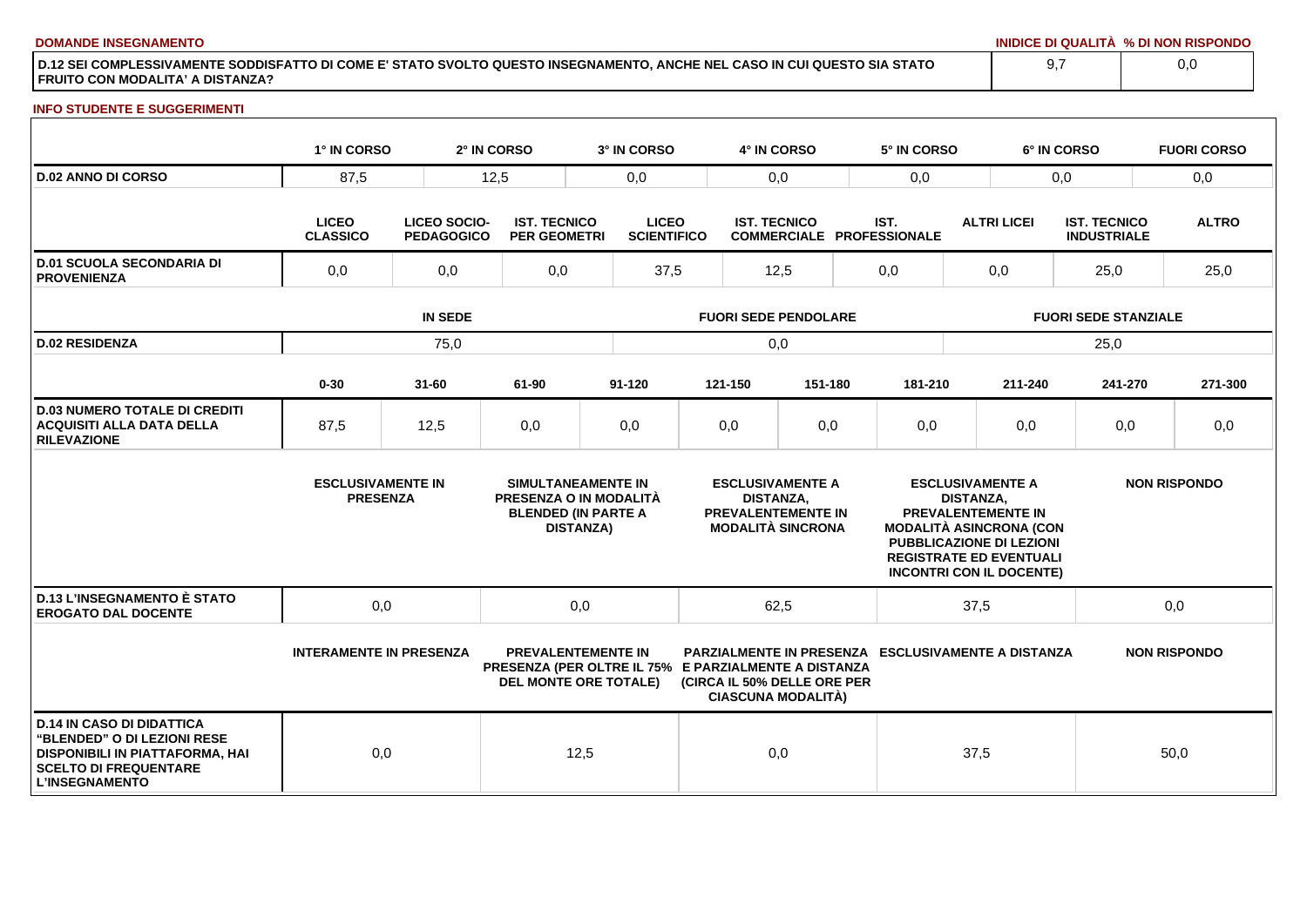|                                                                                                                                                                                                             |                                                                                                                           | SÌ             |  | <b>NO</b>                                                                                                                                  |                                                                                                                                             |              |                                                                  | <b>SOLO IN PARTE</b>              |                  |                     |                                                             | <b>NON RISPONDO</b>                                 |      |                               |  |  |                     |  |
|-------------------------------------------------------------------------------------------------------------------------------------------------------------------------------------------------------------|---------------------------------------------------------------------------------------------------------------------------|----------------|--|--------------------------------------------------------------------------------------------------------------------------------------------|---------------------------------------------------------------------------------------------------------------------------------------------|--------------|------------------------------------------------------------------|-----------------------------------|------------------|---------------------|-------------------------------------------------------------|-----------------------------------------------------|------|-------------------------------|--|--|---------------------|--|
| <b>D.15 INDIPENDENTEMENTE DALLA</b><br>MODALITÀ DI EROGAZIONE<br>DELL'INSEGNAMENTO, IL DOCENTE<br>HA RESO DISPONIBILI LE SUE LEZIONI<br><b>REGISTRATE SU PIATTAFORMA?</b>                                   | 100,0                                                                                                                     |                |  | 0,0                                                                                                                                        |                                                                                                                                             |              |                                                                  | 0,0                               |                  |                     | 0,0                                                         |                                                     |      |                               |  |  |                     |  |
|                                                                                                                                                                                                             | <b>TRAMITE</b><br><b>RICEVIMENTO SU</b><br>PIATTAFORMA,<br><b>NEGLI ORARI</b><br><b>PREDEFINITI DAL</b><br><b>DOCENTE</b> |                |  | <b>TRAMITE</b><br><b>TRAMITE EMAIL</b><br><b>APPUNTAMENTI A</b><br><b>RICHIESTA SU</b><br><b>PIATTAFORMA</b>                               |                                                                                                                                             |              | <b>TRAMITE CHAT O</b><br>PER TELEFONO, SU<br><b>APPUNTAMENTO</b> |                                   |                  | <b>IN PRESENZA</b>  |                                                             | DURANTE LE LEZIONI DURANTE LE LEZIONI<br>A DISTANZA |      | <b>NON RISPONDO</b>           |  |  |                     |  |
| D.16 CON QUALI MODALITÀ HAI<br><b>INTERAGITO PREVALENTEMENTE CON</b><br>IL DOCENTE DURANTE LA FASE DI<br><b>SVOLGIMENTO DELL'INSEGNAMENTO?</b>                                                              | 12,5<br>0,0                                                                                                               |                |  | 12,5                                                                                                                                       |                                                                                                                                             | 0,0          |                                                                  |                                   | 25,0             | 50,0                |                                                             | 0,0                                                 |      |                               |  |  |                     |  |
|                                                                                                                                                                                                             | $\mathbf{1}$                                                                                                              | $\overline{2}$ |  | 3                                                                                                                                          | 4                                                                                                                                           | 5            |                                                                  | 6                                 | $\overline{7}$   | 8                   | 9                                                           |                                                     | 10   | <b>NON</b><br><b>RISPONDO</b> |  |  |                     |  |
| D.17 IL DOCENTE TI E SEMBRATO A<br><b>SUO AGIO NELLA GESTIONE DELLA</b><br><b>DIDATTICA A DISTANZA?</b>                                                                                                     | 0,0                                                                                                                       | 0,0            |  | 0,0                                                                                                                                        | 0,0                                                                                                                                         | 0,0          |                                                                  | 0,0                               | 0,0              | 25,0                | 37,5                                                        |                                                     | 37,5 | 0,0                           |  |  |                     |  |
|                                                                                                                                                                                                             | <b>NELLA STESSA CITTÀ SEDE</b><br><b>DEL CORSO</b>                                                                        |                |  | IN UN'ALTRA CITTÀ/PAESE,<br>IN UN'ALTRA CITTÀ/PAESE, A<br><b>ENTRO 50 KM DALLA SEDE</b><br>PIÙ DI 50 KM DALLA SEDE DEL<br><b>DEL CORSO</b> |                                                                                                                                             | <b>CORSO</b> | IN UN ALTRO PAESE UE O<br><b>EXTRA UE</b>                        |                                   |                  | <b>NON RISPONDO</b> |                                                             |                                                     |      |                               |  |  |                     |  |
| <b>D.18 NEL PERIODO DI FREQUENZA</b><br>DELL'INSEGNAMENTO HAI ABITATO<br><b>PREVALENTEMENTE:</b>                                                                                                            |                                                                                                                           | 75,0           |  |                                                                                                                                            | 25,0                                                                                                                                        |              |                                                                  | 0,0                               |                  | 0,0                 |                                                             |                                                     | 0,0  |                               |  |  |                     |  |
|                                                                                                                                                                                                             | <b>UNO SPAZIO PRIVATO</b>                                                                                                 |                |  |                                                                                                                                            | SI, HO AVUTO A DISPOSIZIONE SI, HO AVUTO A DISPOSIZIONE SI, HO AVUTO A DISPOSIZIONE<br>UNO SPAZIO CONDIVISO CON<br><b>ORARI A ROTAZIONE</b> |              | <b>UNO SPAZIO CONDIVISO E</b><br><b>CON SOVRAPPOSIZIONE DI</b>   | <b>ORARI</b>                      | <b>SPECIFICO</b> |                     | <b>NO, NON HO AVUTO A</b><br><b>DISPOSIZIONE UNO SPAZIO</b> |                                                     |      |                               |  |  | <b>NON RISPONDO</b> |  |
| <b>D.19 NELL'ALLOGGIO IN CUI HAI</b><br><b>ABITATO HAI AVUTO A DISPOSIZIONE</b><br>UNO SPAZIO NEL QUALE POTERE<br>SVOLGERE EVENTUALI ATTIVITÀ DI<br>STUDIO A DISTANZA (LEZIONI,<br>COLLOQUI CON DOCENTI, )? |                                                                                                                           | 87,5           |  |                                                                                                                                            | 0,0                                                                                                                                         |              |                                                                  | 0,0                               |                  | 0,0                 |                                                             |                                                     | 12,5 |                               |  |  |                     |  |
|                                                                                                                                                                                                             |                                                                                                                           | PC             |  |                                                                                                                                            | <b>TABLET</b>                                                                                                                               |              |                                                                  | <b>SMARTPHONE</b><br><b>ALTRO</b> |                  |                     |                                                             | <b>NON RISPONDO</b>                                 |      |                               |  |  |                     |  |
| <b>D.20 DURANTE LA FREQUENZA</b><br><b>DELL'INSEGNAMENTO QUALE</b><br>STRUMENTAZIONE HAI UTILIZZATO IN<br><b>CASA PIÙ FREQUENTEMENTE?</b>                                                                   | 100,0                                                                                                                     |                |  | 0,0                                                                                                                                        |                                                                                                                                             | 0,0          |                                                                  |                                   | 0,0              |                     | 0,0                                                         |                                                     |      |                               |  |  |                     |  |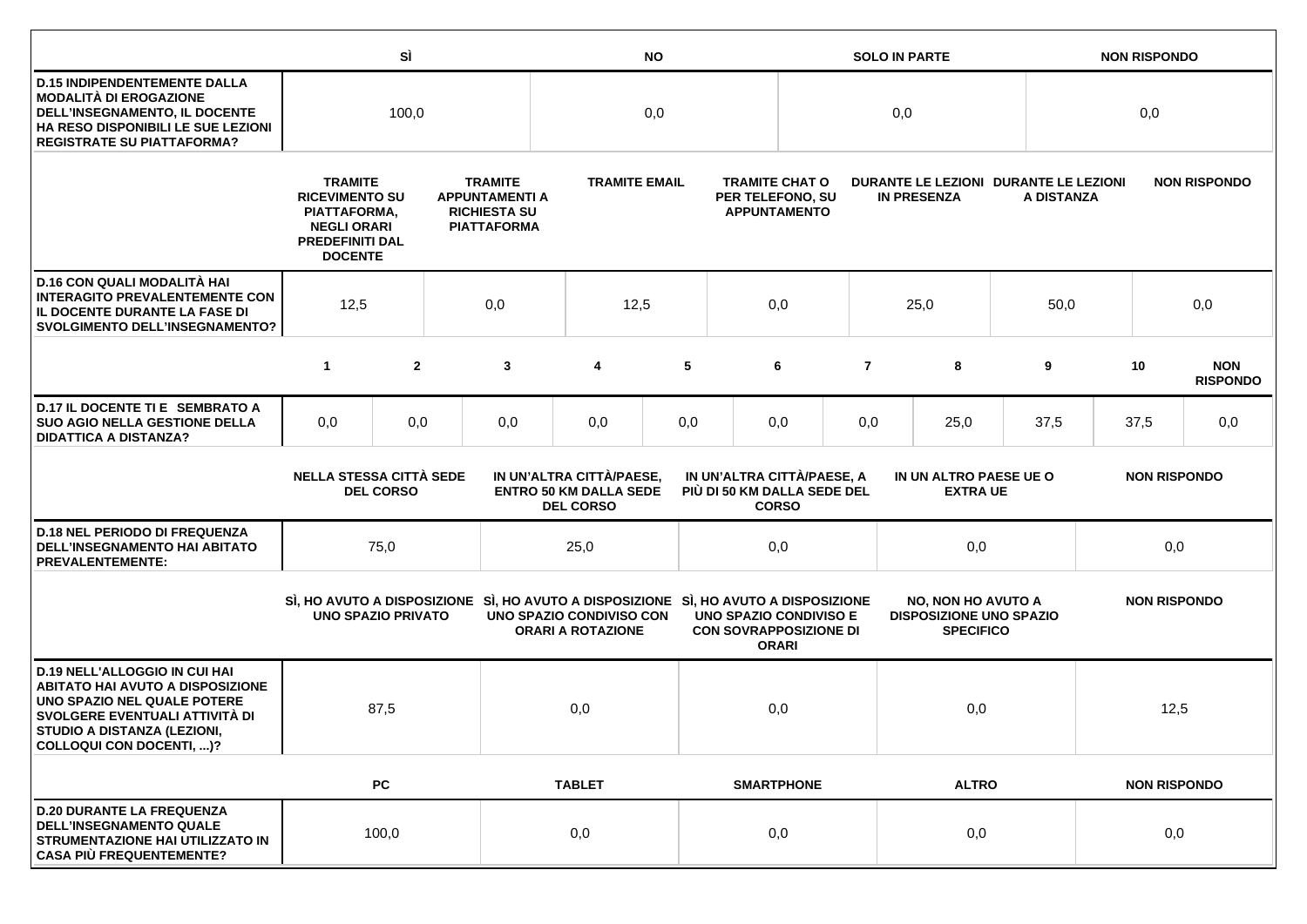|                                                                                                                                                                                                                                                                                    |             | AD USO ESCLUSIVAMENTE<br><b>PERSONALE</b> |              | AD USO CONDIVISO, CON<br><b>ORARI A ROTAZIONE</b> |           | AD USO CONDIVISO, CON<br>SOVRAPPOSIZIONE DI ORARI |                |  | <b>NON HO AVUTO A</b><br><b>DISPOSIZIONE IN CASA</b><br><b>ALCUNO STRUMENTO</b> |                     | <b>NON RISPONDO</b> |                               |  |  |
|------------------------------------------------------------------------------------------------------------------------------------------------------------------------------------------------------------------------------------------------------------------------------------|-------------|-------------------------------------------|--------------|---------------------------------------------------|-----------|---------------------------------------------------|----------------|--|---------------------------------------------------------------------------------|---------------------|---------------------|-------------------------------|--|--|
| <b>D.21 CON QUALE MODALITÀ DI</b><br>UTILIZZO HAI AVUTO A DISPOSIZIONE<br>IN CASA UN PC/TABLET?                                                                                                                                                                                    | 87,5        |                                           |              | 12,5                                              |           | 0,0                                               |                |  | 0,0                                                                             |                     | 0,0                 |                               |  |  |
|                                                                                                                                                                                                                                                                                    | $\mathbf 1$ | $\mathbf{2}$                              | $\mathbf{3}$ | 4                                                 | 5         | 6                                                 | $\overline{7}$ |  | 8                                                                               | 9                   | 10                  | <b>NON</b><br><b>RISPONDO</b> |  |  |
| <b>D.22 LE APPARECCHIATURE</b><br>(COMPUTER, TABLET, TELEFONINO) E<br>LA CONNESSIONE INTERNET A TUA<br><b>DISPOSIZIONE TI HANNO PERMESSO</b><br>DI FRUIRE IN MODO SODDISFACENTE<br>(AUDIO, VIDEO, INTERATTIVITÀ) DELLE<br>ATTIVITÀ DELL'INSEGNAMENTO<br><b>EROGATE A DISTANZA?</b> | 0,0         | 0,0                                       | 0,0          | 0,0                                               | 0,0       | 25,0                                              | 0,0            |  | 37,5                                                                            | 37,5                | 0,0                 | 0,0                           |  |  |
|                                                                                                                                                                                                                                                                                    |             | SI<br><b>NO</b>                           |              |                                                   |           |                                                   |                |  | <b>NON RISPONDO</b>                                                             |                     |                     |                               |  |  |
| <b>D.23 SUGGERISCI DI ALLEGGERIRE IL</b><br><b>CARICO DIDATTICO COMPLESSIVO</b>                                                                                                                                                                                                    |             | 37,5                                      |              |                                                   | 50,0      |                                                   |                |  |                                                                                 | 12,5                |                     |                               |  |  |
|                                                                                                                                                                                                                                                                                    |             | SI<br><b>NO</b>                           |              |                                                   |           |                                                   |                |  | <b>NON RISPONDO</b>                                                             |                     |                     |                               |  |  |
| <b>D.24 SUGGERISCI DI AUMENTARE</b><br>L'ATTIVITA' DI SUPPORTO DIDATTICO                                                                                                                                                                                                           |             | 25,0                                      |              |                                                   | 62,5      |                                                   |                |  |                                                                                 | 12,5                |                     |                               |  |  |
|                                                                                                                                                                                                                                                                                    |             | SI                                        |              | <b>NO</b>                                         |           |                                                   |                |  |                                                                                 | <b>NON RISPONDO</b> |                     |                               |  |  |
| <b>D.25 SUGGERISCI DI FORNIRE PIU'</b><br><b>CONOSCENZE DI BASE</b>                                                                                                                                                                                                                |             | 37,5                                      |              |                                                   | 50,0      |                                                   |                |  |                                                                                 | 12,5                |                     |                               |  |  |
|                                                                                                                                                                                                                                                                                    |             | SI                                        | <b>NO</b>    |                                                   |           |                                                   |                |  | <b>NON RISPONDO</b>                                                             |                     |                     |                               |  |  |
| <b>D.26 SUGGERISCI DI ELIMINARE DAL</b><br>PROGRAMMA ARGOMENTI GIA'<br><b>TRATTATI IN ALTRI INSEGNAMENTI</b>                                                                                                                                                                       |             | 0,0                                       |              |                                                   | 75,0      |                                                   |                |  |                                                                                 | 25,0                |                     |                               |  |  |
|                                                                                                                                                                                                                                                                                    |             | SI                                        |              |                                                   |           | <b>NO</b>                                         |                |  |                                                                                 |                     | <b>NON RISPONDO</b> |                               |  |  |
| <b>D.27 SUGGERISCI DI MIGLIORARE IL</b><br><b>COORDINAMENTO CON ALTRI</b><br><b>INSEGNAMENTI</b>                                                                                                                                                                                   | 0,0         |                                           |              |                                                   | 62,5      |                                                   |                |  |                                                                                 | 37,5                |                     |                               |  |  |
|                                                                                                                                                                                                                                                                                    |             | SI                                        |              |                                                   | <b>NO</b> |                                                   |                |  |                                                                                 | <b>NON RISPONDO</b> |                     |                               |  |  |
| <b>D.28 SUGGERISCI DI MIGLIORARE LA</b><br>QUALITA' DEL MATERIALE DIDATTICO                                                                                                                                                                                                        |             | 12,5                                      |              |                                                   | 75,0      |                                                   |                |  |                                                                                 | 12,5                |                     |                               |  |  |